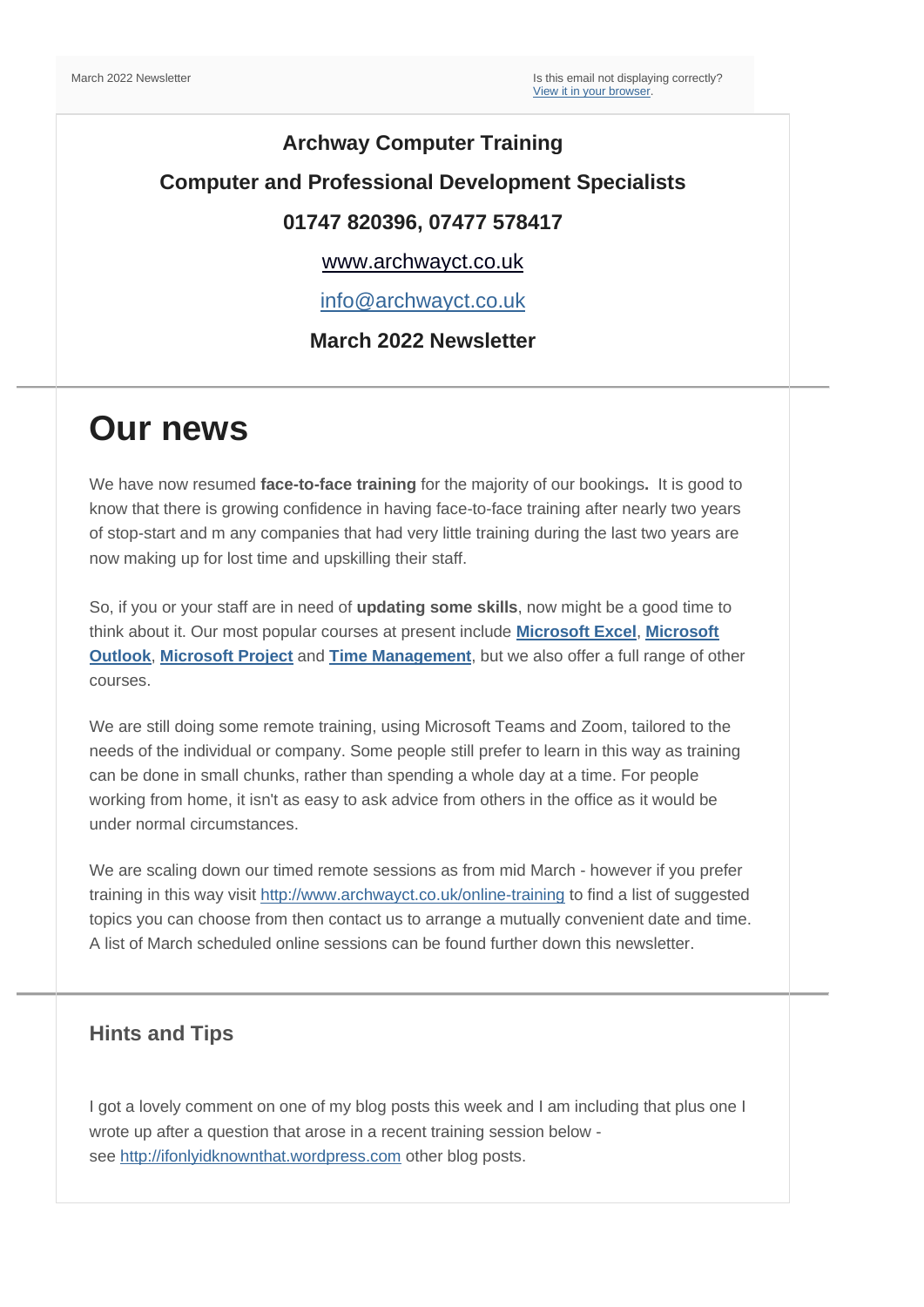### **Microsoft Word – my Tab key won't work for going to the next level in outline numbering**

When training Word outline numbering recently, one learner was unable to use her **Tab** key to get to the next level of numbers. This foiled me for a while but I decided it must be something in the settings.

Click **File – Options**. Click **Proofing**, then click the **AutoCorrect Options** button. Click the **AutoFormat As You Type** tab.

| AutoCorrect                                                              |                                                      |                        |                                                  |                          | 7 |                |
|--------------------------------------------------------------------------|------------------------------------------------------|------------------------|--------------------------------------------------|--------------------------|---|----------------|
| AutoCorrect                                                              | Math AutoCorrect                                     | AutoFormat As You Type |                                                  | AutoFormat               |   | <b>Actions</b> |
| Replace as you type                                                      |                                                      |                        |                                                  |                          |   |                |
| "Straight guotes" with "smart guotes"<br>Ordinals (1st) with superscript |                                                      |                        |                                                  |                          |   |                |
| $\sqrt{\ }$ Fractions (1/2) with fraction character (1/2)                |                                                      |                        | $\sqrt{\phantom{a}}$ Hyphens (--) with dash (--) |                          |   |                |
| *Bold* and _italic_ with real formatting                                 |                                                      |                        |                                                  |                          |   |                |
|                                                                          | Internet and network paths with hyperlinks           |                        |                                                  |                          |   |                |
| Apply as you type                                                        |                                                      |                        |                                                  |                          |   |                |
|                                                                          | <b>Automatic bulleted lists</b>                      |                        |                                                  | Automatic numbered lists |   |                |
|                                                                          | <b>Border lines</b>                                  |                        | <b>Tables</b>                                    |                          |   |                |
|                                                                          | <b>Built-in Heading styles</b>                       |                        |                                                  |                          |   |                |
|                                                                          |                                                      |                        |                                                  |                          |   |                |
| Automatically as you type                                                |                                                      |                        |                                                  |                          |   |                |
|                                                                          | Format beginning of list item like the one before it |                        |                                                  |                          |   |                |
|                                                                          | Set left- and first-indent with tabs and backspaces  |                        |                                                  |                          |   |                |
|                                                                          | Define styles based on your formatting               |                        |                                                  |                          |   |                |
|                                                                          |                                                      |                        |                                                  |                          |   |                |
|                                                                          |                                                      |                        |                                                  |                          |   |                |
|                                                                          |                                                      |                        |                                                  |                          |   |                |
|                                                                          |                                                      |                        |                                                  |                          |   |                |
|                                                                          |                                                      |                        | OK                                               |                          |   | Cancel         |

Towards the bottom of the box, put a tick in **Set left- and first- indent with tabs and backspaces** check box. Click **OK** twice. The **Tab** key should now work to go the next level in outline numbering.

Find out more about our **[Microsoft Word training](http://www.archwayct.co.uk/microsoft-office-training/microsoft-word-training)** in Wiltshire, Dorset, Hampshire and Somerset.

The comment about this blog post that I received this week said "*OMG, it's been years that this functionality was not working on my personal laptop and it was driving me crazy ever ytime!!! I can't thank you enough!!*"

### **Microsoft Excel - Autofill options icon not displaying**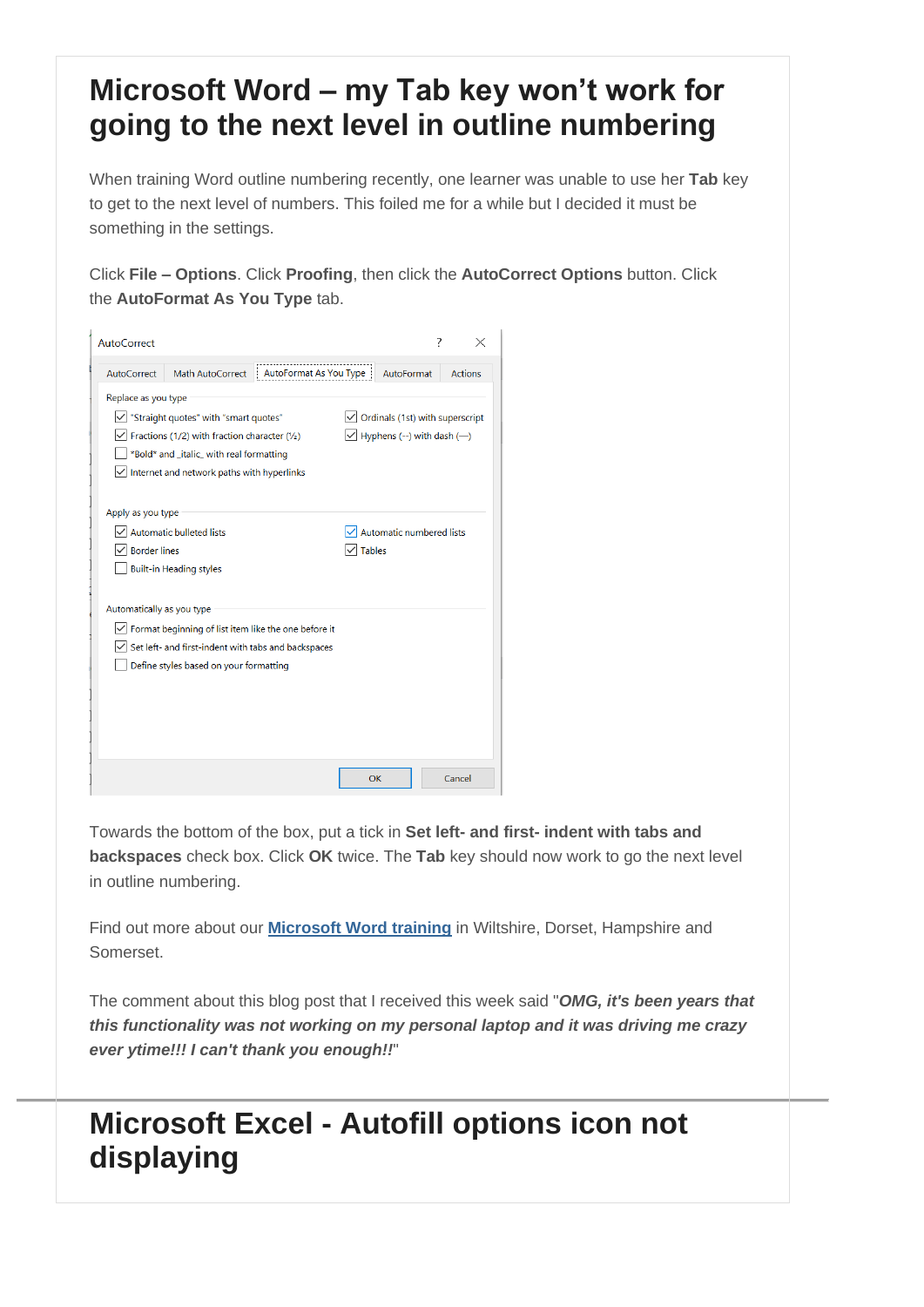I was training Excel recently and we were copying down a formula to cells where the final cell to be copied to had a bottom border. When we copy a formula using the fill handle, Excel copies the formatting as well as the formula so if we are not careful we could lose the bottom border.

| <b>Washing machine</b> | £250.00 | £ | 37.50 |  |
|------------------------|---------|---|-------|--|
| Microwave              | £150.00 | £ | 22.50 |  |
| <b>Kettle</b>          | £ 25.00 | £ | 3.75  |  |
| Toaster                | £ 30.00 | £ | 4.50  |  |
| Fridge                 | £300.00 | f | 45.00 |  |
| Cooker                 | £275.00 | £ | 41.25 |  |
| Dishwasher             | £350.00 | £ | 52.50 |  |
| Mixer                  | £ 65.00 | £ | 9.75  |  |
| Freezer                | £400.00 | £ | 60.00 |  |
| _______                |         |   |       |  |

### ⊥Total discount

However several of the learners could not see the Autofill options button which we would use to choose **Fill without formatting** and therefore still be able to see out bottom border.

To rectify the situation, we went to **File - Options - Advanced**. In the **Cut, Copy and Paste** section we put a tick by **Show Paste Options button when content is pasted**, then clicked **OK**. The required icon was then visible.

Find out more about our [Microsoft Excel training](http://www.archwayct.co.uk/microsoft-office-training/Microsoft-excel-training) in Wiltshire, Dorset, Somerset and Hampshire.

# **Online Training Sessions**

Since some organisations no longer want face-to-face training, we are pleased to be able to announce some interactive short training sessions.

Sessions will be conducted using Microsoft Teams or Zoom and will be limited to 6 people. Once a session is full, new dates will be released.

Training files and a meeting invitation will be sent out to participants in advance of the training session. Sessions are updated regularly **[here](http://www.archwayct.co.uk/online-training)**.

**To find out more details, ring on the mobile number at the top of this newsletter,** [email](mailto:info@archwayct.co.uk?subject=Online%20training)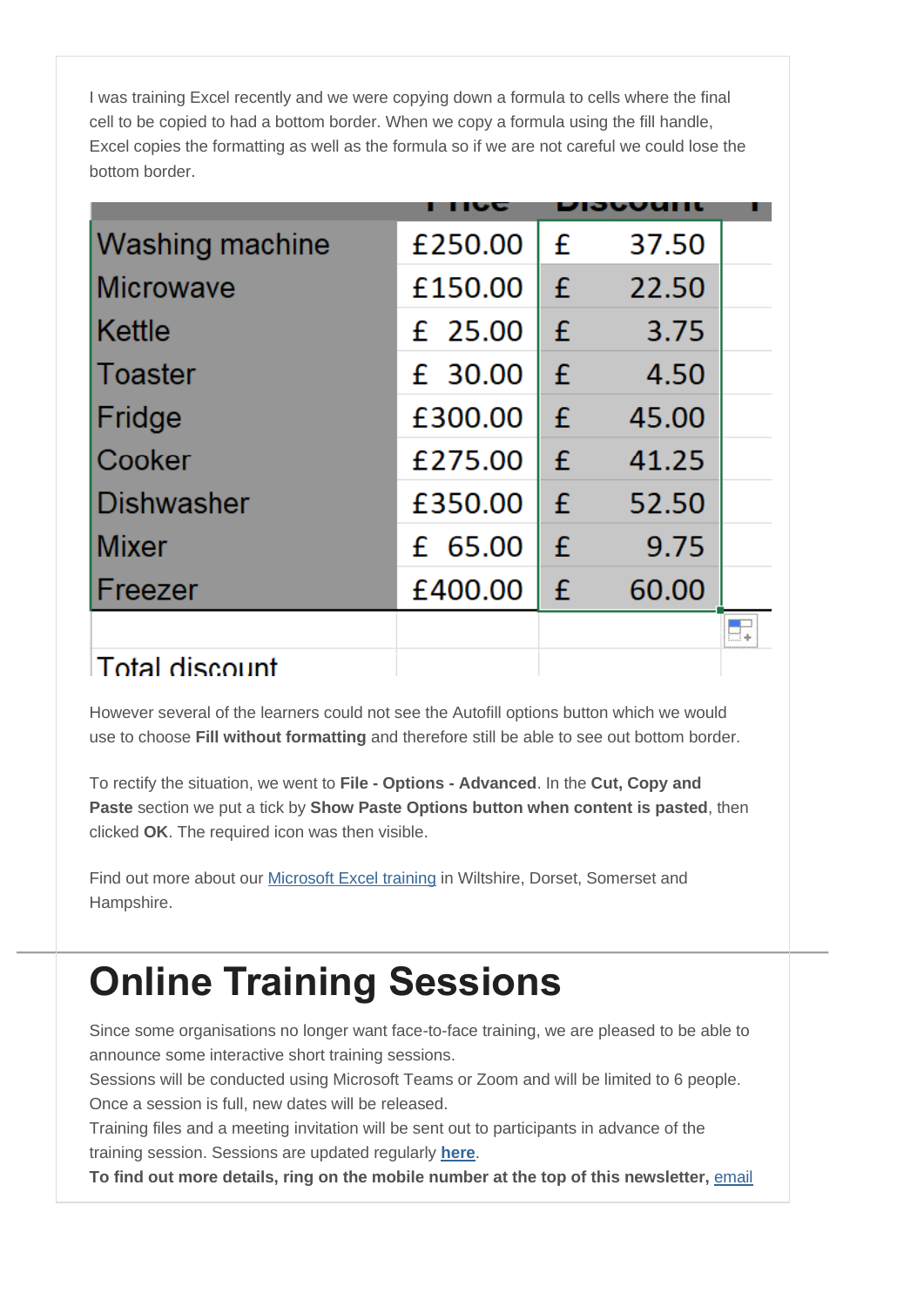[us](mailto:info@archwayct.co.uk?subject=Online%20training) **or fill in our online [contact](http://www.archwayct.co.uk/contact) form**.

| <b>Date</b>              | <b>Time</b>        | <b>Session</b>                                                                                                                                  |                |
|--------------------------|--------------------|-------------------------------------------------------------------------------------------------------------------------------------------------|----------------|
| 1st                      | $14:00 -$          | Excel - IF, Nested IF, AND, OR, SUMIF, SUMIFS,                                                                                                  | $£30 +$<br>VAT |
| March                    | 15:30              | COUNTIF, COUNTIFS, AVERAGEIF, IFERROR                                                                                                           |                |
| 1st                      | $15:45 -$          | $E35 +$<br><b>Crystal Reports - Parameter Queries</b><br>VAT                                                                                    |                |
| March                    | 17:15              |                                                                                                                                                 |                |
| 2nd                      | 09:30 -            | <b>Excel Pivot Tables</b>                                                                                                                       | $£25 +$<br>VAT |
| March                    | 10:30              |                                                                                                                                                 |                |
| 2nd                      | $11:00 -$          | <b>Crystal Reports - Formulas and Functions</b>                                                                                                 |                |
| March                    | 12:30              |                                                                                                                                                 | <b>VAT</b>     |
| 2 <sub>nd</sub><br>March | $13:30 -$          | Introduction to OneNote                                                                                                                         | $£30 +$<br>VAT |
|                          | 15:00              |                                                                                                                                                 |                |
| 2nd<br>March             | $15:15 -$<br>16:15 | Word - Working with Pictures and Drawing Objects -<br>Inserting, Text Wrapping, Sizing, Effects                                                 | $£25 +$<br>VAT |
| 7th                      | 09:30 -            |                                                                                                                                                 | $£25 +$        |
| March                    | 10:30              | Microsoft Project - Adding costs to projects                                                                                                    | VAT            |
| 7th                      | $11:30 -$          | Microsoft Project - Baselining a Project and Tracking                                                                                           | $E25 +$        |
| March                    | 12:30              | Progress                                                                                                                                        | <b>VAT</b>     |
| 7th                      | $14:00 -$          |                                                                                                                                                 | $£25 +$        |
| March                    | 15:00              | <b>Excel Pivot Tables</b>                                                                                                                       | VAT            |
| 7th                      | $15:15 -$          | Word - Collaborating with Others - Sharing Documents,                                                                                           | $E25 +$        |
| March                    | 16:15              | Comments, Track Changes                                                                                                                         | VAT            |
| 8th                      | $ 09:30 -$         |                                                                                                                                                 | $£50 +$        |
| March                    | 11:30              | Delegating - How to delegate effectively                                                                                                        | VAT            |
| 8th<br>March             | $11:45 -$<br>12:45 | Outlook - Calendar, Creating Recurring Appointments,<br>$£25 +$<br>Making appointments private, Using the Scheduling<br><b>VAT</b><br>Assistant |                |
| 8th                      | $13:30 -$          | Microsoft Project - Adding costs to projects                                                                                                    |                |
| March                    | 14:30              |                                                                                                                                                 |                |
| 8th                      | $15:00 -$          | Microsoft Project - Working with Tasks, Creating a Gantt<br>$E30 +$                                                                             |                |
| March                    | 16:30              | Chart, Links, Lags and Leads<br>VAT                                                                                                             |                |
| 14th                     | 09:30 -            | <b>Excel Charting</b>                                                                                                                           | $E25 +$        |
| March                    | 10:30              |                                                                                                                                                 | VAT            |
| 14th                     | $10:45 -$          | <b>Crystal Reports - Charting</b>                                                                                                               | $E35 +$        |
| March                    | 12:15              |                                                                                                                                                 | VAT            |
| 14th                     | $13:30 -$          | <b>PowerPoint - Tables and Charts</b>                                                                                                           | $£25 +$        |
| March                    | 14:30              |                                                                                                                                                 | VAT            |
| 14th                     | $15:00 -$          | Microsoft Project - Working with Tasks, Creating a Gantt                                                                                        | $E30 +$        |
| March                    | 16:30              | Chart, Links, Lags and Leads                                                                                                                    | VAT            |
| 15 <sub>th</sub>         | 09:30 -            | Microsoft Project - Views, Tables, Filters, Creating                                                                                            | $£30 +$        |
| March                    | 11:00              | Reports                                                                                                                                         | <b>VAT</b>     |
| 15 <sub>th</sub>         | $11:30 -$          | Microsoft Word - Using Section Breaks effectively                                                                                               | $£25 +$<br>VAT |
| March                    | 12:30              |                                                                                                                                                 |                |
| 15 <sub>th</sub>         | $13:30 -$          | Excel - Named ranges, VLOOKUP                                                                                                                   |                |
| March                    | 14:30              |                                                                                                                                                 | <b>VAT</b>     |
| 15 <sub>th</sub>         | $15:00 -$          | <b>Excel Charting</b>                                                                                                                           | $£25 +$        |
| March                    | 16:00              |                                                                                                                                                 | VAT            |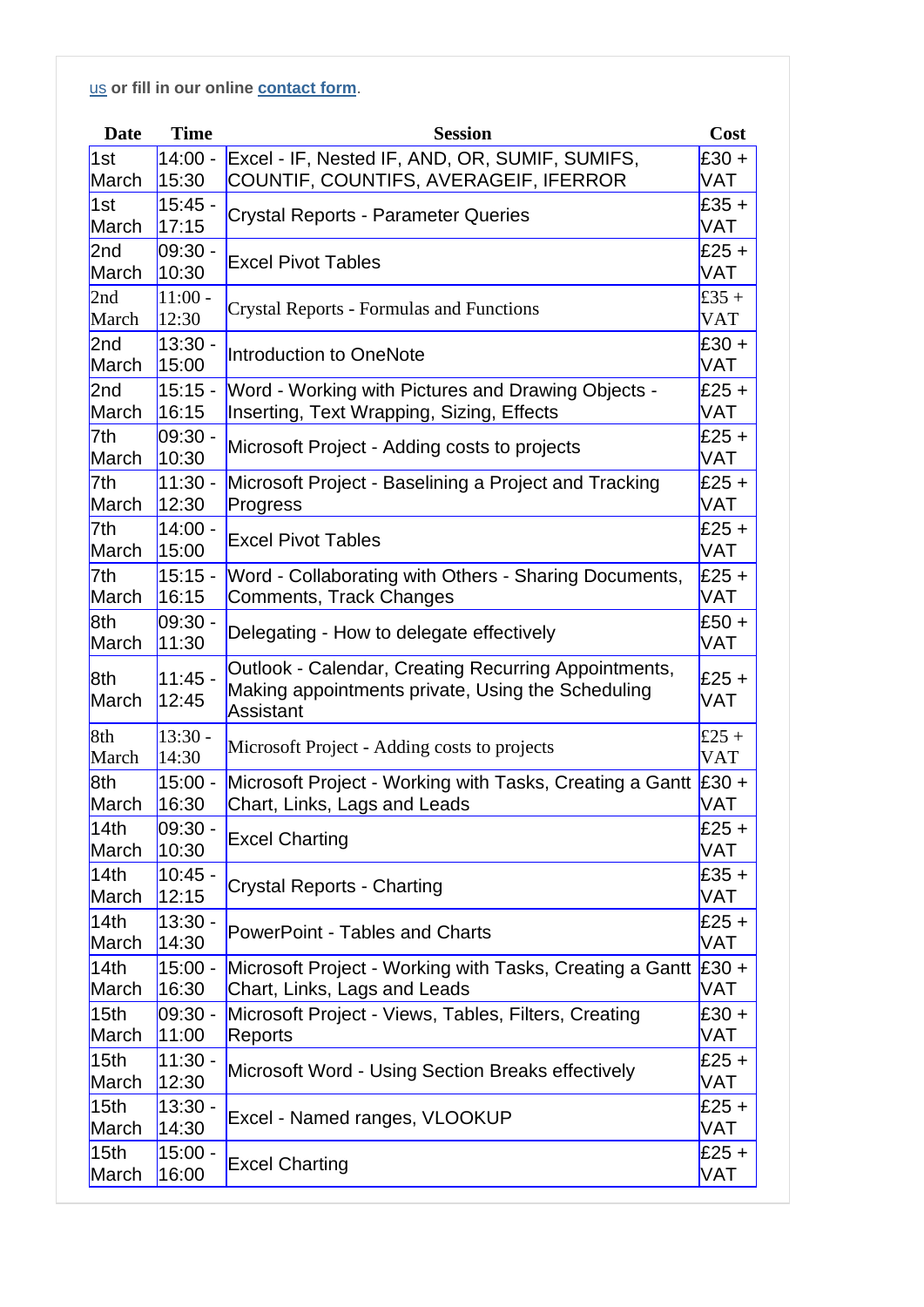| 16th<br>March | $ 09:30 -$<br>10:30 | <b>Excel - Review of Basic Formulas, Absolute Cell</b><br>References (fixed cells), % of Totals, Using Quick<br>Analysis for % of Totals and Cumulative Totals | $£25 +$<br><b>VAT</b> |
|---------------|---------------------|----------------------------------------------------------------------------------------------------------------------------------------------------------------|-----------------------|
| 16th          | $11:00 -$           | Crystal Reports - Creating and Formatting a Report                                                                                                             | $£35 +$               |
| March         | 12:30               |                                                                                                                                                                | <b>VAT</b>            |
| 16th          | $13:30 -$           | Crystal Reports - The Section Expert and Advanced                                                                                                              | $£35 +$               |
| March         | 15:00               | Formatting                                                                                                                                                     | <b>VAT</b>            |
| 16th          | $15:30 -$           | <b>Excel PivotTables</b>                                                                                                                                       | $E25 +$               |
| March         | 16:30               |                                                                                                                                                                | <b>VAT</b>            |

From 17th March onwards, we are ceasing these timed slots, but are happy to still provide online training in small chunks who prefer to work in this way.

| Number in session Price per hour |              |
|----------------------------------|--------------|
| $1$ to 1                         | $E50 + VAT$  |
| 2 to 4 people                    | $E75 + VAT$  |
| 5 to 8 people                    | $E100 + VAT$ |

Slots from which you could choose include:

#### **Microsoft Word**

- Using Word tables, general Word hints and tips 1 hour
- Working with Pictures and Drawing Objects Inserting, Text Wrapping, Sizing, Effects - 1 hour
- Collaborating with Others Sharing Documents, Comments, Track Changes 1 hour
- Mail merge 1 hour
- Using Section breaks effectively 1 hour
- Working with Large Documents Heading Styles, Section Breaks, Automating Tables of Contents - 1 hour

#### **Microsoft Excel**

- Creating a new workbook, Basic Formatting, Basic Formulas, Saving, Printing 1 hour
- Review of Basic Formulas, Absolute cell references (fixed cells), % of Totals, Using Quick Analysis for % of Totals and Cumulative Totals - 1 hour
- Grouping worksheets, Calculation across worksheets, Data Consolidation 1 hour
- Sorting, Filtering, Conditional Formatting 1 hour
- Charting 1 hour
- Date and Text Functions 1 hour
- IF, Nested IF, AND, OR, SUMIF, SUMIFS, COUNTIF, COUNTIFS, AVERAGEIF, IFERROR - 1.5 hours
- Named ranges, VLOOKUP, XLOOKUP 1 hour
- Pivot Tables 1 hour

#### **Microsoft PowerPoint**

• Creating a new presentation, Slide Layouts, Slide Views, Moving Slides - 1 hour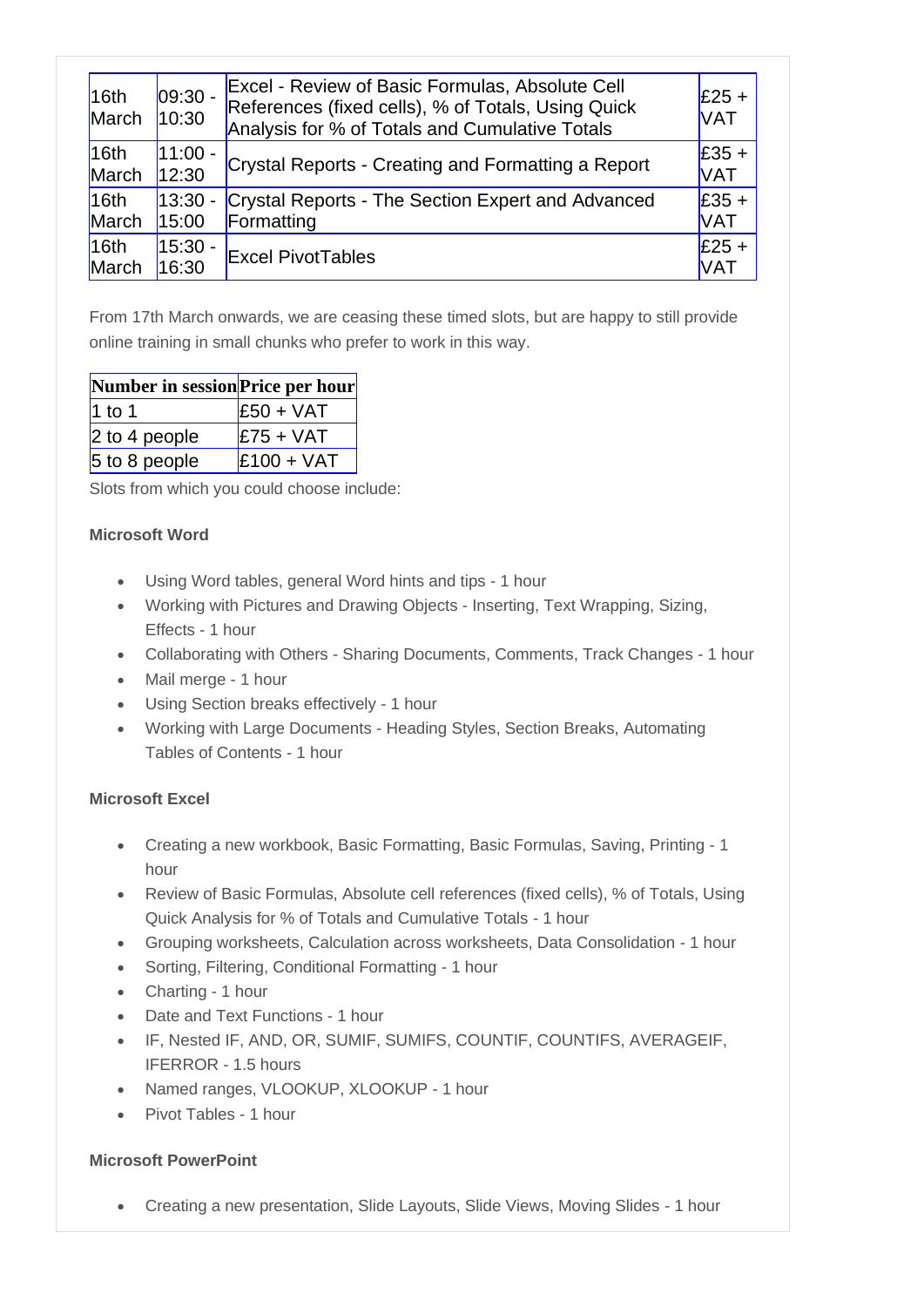- Working with SmartArt, Animating SmartArt and Bulleted Lists 1 hour
- Tables and Charts 1 hour
- Using SmartArt, Animating bulleted lists and SmartArt, Using Drawing Tools, Manipulating Pictures - 1 hour

#### **Microsoft Outlook**

- Calendar, Creating Recurring Appointments, Making Appointments private, Using the Scheduling Assistant - 1 hour
- Email Rules and Alerts, Creating a Task from an Email, Creating an Appointment from an Email, Quick Parts, Email Templates - 1 hour

#### **Microsoft Project**

- Working with Tasks, Creating a Gantt Chart, Links, Lags and Leads 1.5 hours
- Creating a resource sheet, Assigning resources to tasks 1.5 hours
- Views, Tables, Filters, Creating Reports 1.5 hours
- Adding costs to projects 1 hour
- Creating Reports -1 hour
- Baselining a project and tracking progress 1 hour
- Consolidating Projects in a Master Plan, Pooling resources across Projects 1.5 hours

#### **Crystal Reports**

- Creating and formatting a report 1.5 hours
- Sorting Records, Filtering Record, Grouping Records, Summary Fields 1.5 hours
- Mailing labels 1 hour
- Charting 1.5 hours
- Parameter Queries 1.5 hours
- Formulas and Functions 1.5 hours
- The Section Expert and Advanced Formatting 1.5 hours
- Working with Subreports 1 hour
- CrossTab Reports 1.5 hours

#### **Professional Development Skills**

- Communication Skills Questioning Techniques, Listening Skills, Aggressive, Defensive and Assertive Behaviour - 2 hours
- Coaching Skills the key to successful delegation 2 hours
- Using Outlook for Time Management 1 hour
- Time Management Goals and Objectives, The SMART approach to generating goals, Identifying Goals, Prioritising Work, Urgent vs Important - 1 hour
- Time Management Setting goals and priorities, Urgent vs Important 1 hour
- Delegating How to delegate effectively 2 hours
- Team Building and Motivation 2 hours